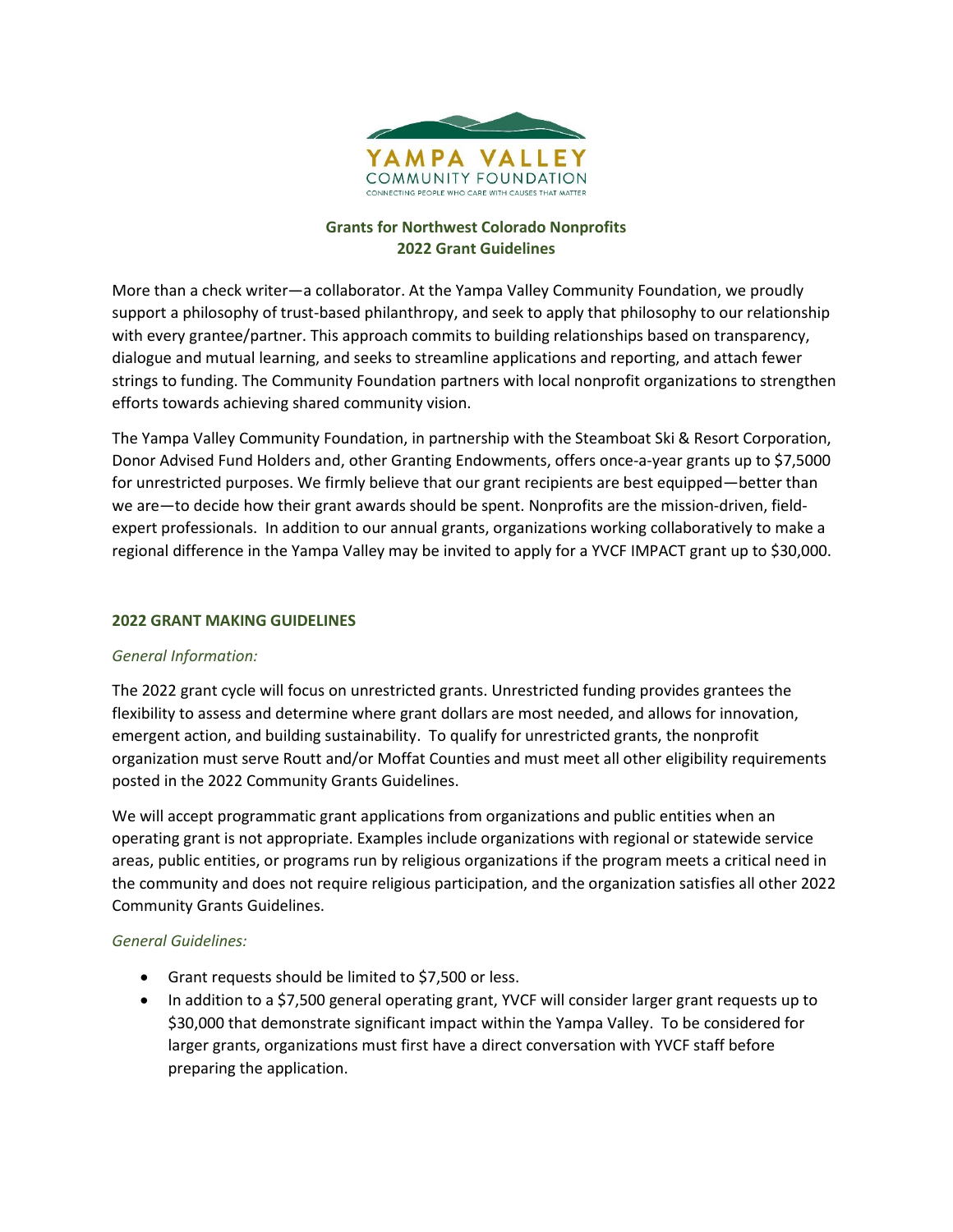- Evaluations for previously awarded grants must be received before new grant proposals will be considered.
- Your organization may qualify for a multi-year grant if you comply with the following criteria (*This criteria is intended to provide guidance only. The decision to provide a multi-year grant is under the sole discretion of the Community Foundation*.):
	- Organization is private (non-governmental) and serves the Yampa Valley only (ie, does not provide programming in other parts of the state)
	- Organization has been fully funded 3 of the past 5 years (not including years in which it did not apply for a grant). Funding does not include significant DAF support.
	- Organization has a history of high-quality applications and clear, thorough grant reporting.
	- Executive Director has been in place for at least 2 years
	- Organization has not undergone significant change in the last 2 years (including merger with another organization)
	- Organization demonstrates a solid financial position.
	- Organization continues to embody Principle-Based and Operational Criteria contained in the YVCF Grant Guidelines

# *Principle-based Criteria:*

- Organizations striving for 'Transformative Change' to address the root causes of the problem, not just its symptoms.
- Organizations that have a leadership team and board that reflect the community they are serving.
- Organizations that work collaboratively with a shared vision to improve the Yampa Valley through the arts & culture, environment, health and human services, recreation, and/or educational sectors.

# *Operational Criteria:*

- IRS status: 501(c)3 or fiscally sponsored through a 501(c)3 organization or local government.
- Geography: Serve Routt and/or Moffat county. Grant funding can only be used to support work in these two counties.

# *Grant Restrictions:*

- Religious or political purposes
- Retroactive grants or projects already completed (programmatic grants only)

# *Important Dates*

- 5/2/2022 Application made live on YVCF website
- 6/19/2022 Grant Applications Due
- 9/26/2022 Notify organizations of grant awards